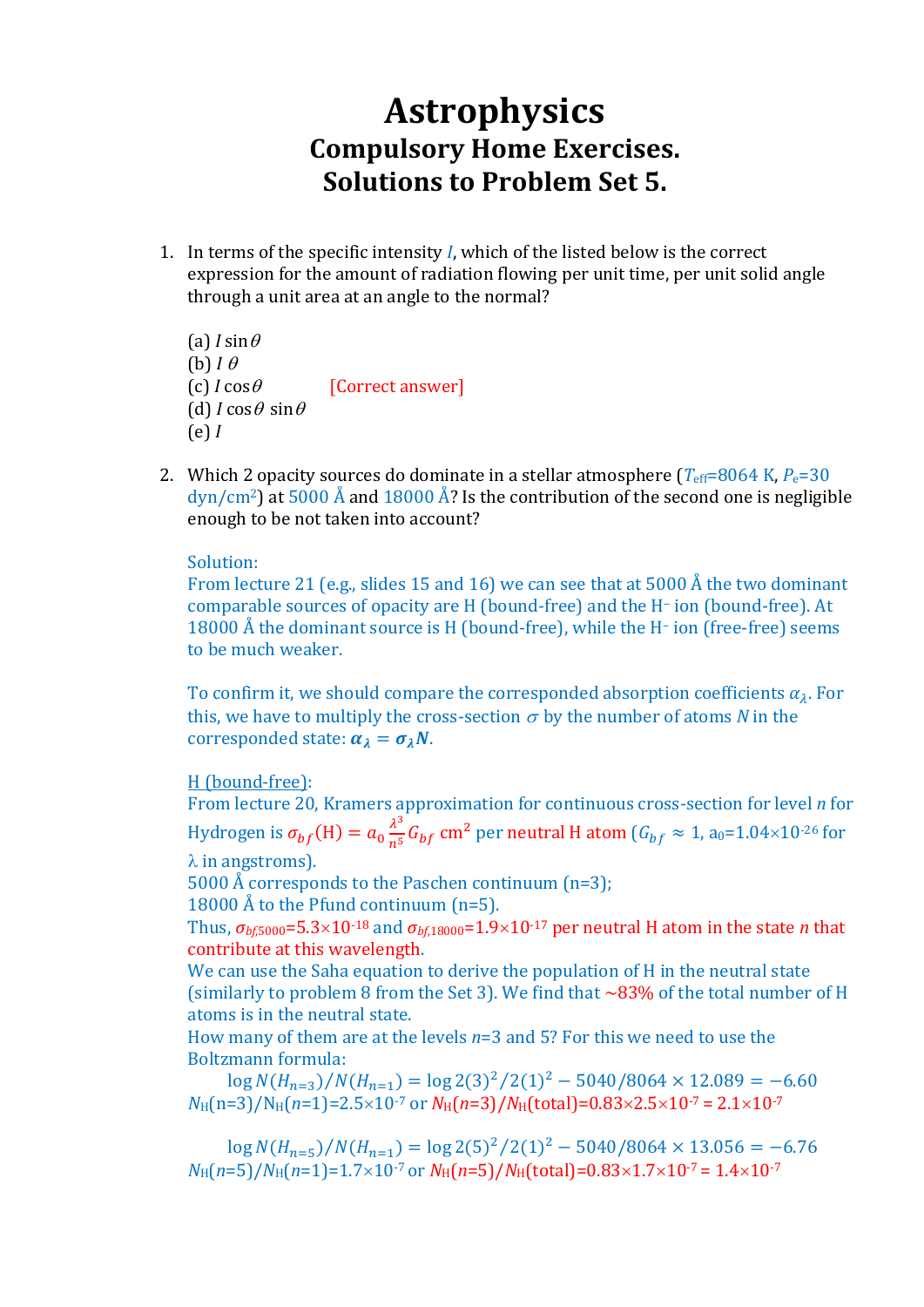H– ion:

We didn't derive formulae for the cross-sections of H<sup>-</sup> but we can estimate them from slide 32 of lecture 20.

Roughly, *σbf*,5000(H–)≈310-17 and *σff*,18000(H–)≈210-26 per H-ion.

Let's now use the Saha equation to derive the relative population of N(H-) - see an example in slide 30 of lecture 20:

 $log N(H<sup>3</sup>)/N(H<sup>0</sup>) = -7.94$ , so only 1.1 out of 10<sup>8</sup> hydrogen atoms is in the form of H-.  $N(H^{-})/N(H^{0})=1.1\times10^{-8}$ 

We can now compare the absorption coefficients:  $5000 \text{ Å}$ 

$$
\frac{\alpha_{bf}(H)}{\alpha_{bf}(H^-)} = \frac{\sigma_{bf}(H) \times N_{bf}(H)}{\sigma_{bf}(H^-) \times N(H^-)} = \frac{5.3 \times 10^{-18} \times 2.1 \times 10^{-7}}{3 \times 10^{-17} \times 1.1 \times 10^{-8}} = 3.3
$$

 $18000 \text{ Å}$ 

$$
\frac{\alpha_{bf}(H)}{\alpha_{ff}(H^-)} = \frac{\sigma_{bf}(H) \times N_{bf}(H)}{\sigma_{ff}(H^-) \times N(H^-)} = \frac{1.9 \times 10^{-17} \times 1.4 \times 10^{-7}}{2 \times 10^{-26} \times 1.1 \times 10^{-8}} = 1.2 \times 10^{10}
$$

Thus, the calculations confirm that at 5000  $\AA$  the two dominant sources of opacity, bound-free H and bound-free H– are comparable. At 18000 Å, bound-free H is the dominant source of opacity, the H– ion can be neglected.

3. Calculate the ratio of the absorption coefficients due to bound-free absorption above and below the Balmer edge (Balmer jump) for a hydrogen atmosphere with *T*eff=9520K.

Solution:

We solved a similar problem in lecture 20 (slide 27), see also lecture 21. We have to compare the value of the H absorption coefficient  $\alpha$  (per atom) in the Balmer (n=2) to Paschen (n=3) continua at  $3646 \text{ Å}$ :

$$
\frac{\alpha(Balmer)}{\alpha(Paschen)} = \frac{\sigma_{i2} N_2}{\sigma_{i3} N_3} = \frac{\sigma_{i2} g_2}{\sigma_{i3} g_3} e^{(1.89 \text{eV}/kT)} = \frac{\sigma_{i2} g_2}{\sigma_{i3} g_3} 10^{(1.89 \times 5040/9520)}
$$

Pay attention that in contrast to the lectures, we now have the longer wavelength in the denominator and shorter in the numerator.  $\sigma_n \propto n^{-5}$  and  $g_n = 2n^2$  so

> $\alpha(Balmer)$  $\alpha(Paschen)$ =  $2^{-5} \times 8$  $\frac{1}{3^{-5} \times 18} \times 10.0 = 33.8$

Thus, the Balmer jump is not as huge as the Lyman jump. Still, it is very strong.

4. Balmer hydrogen lines are not seen in the spectra of either O stars or K stars. Why not?

Answer: In O stars, the temperature is so high that all of the hydrogen is ionized; therefore, there are no neutral atoms to absorb radiation. In K stars, in contrast, the atmospheric temperature is too low for the hydrogen atoms to be in the n=2 state. Thus, no Balmer absorption lines are possible.